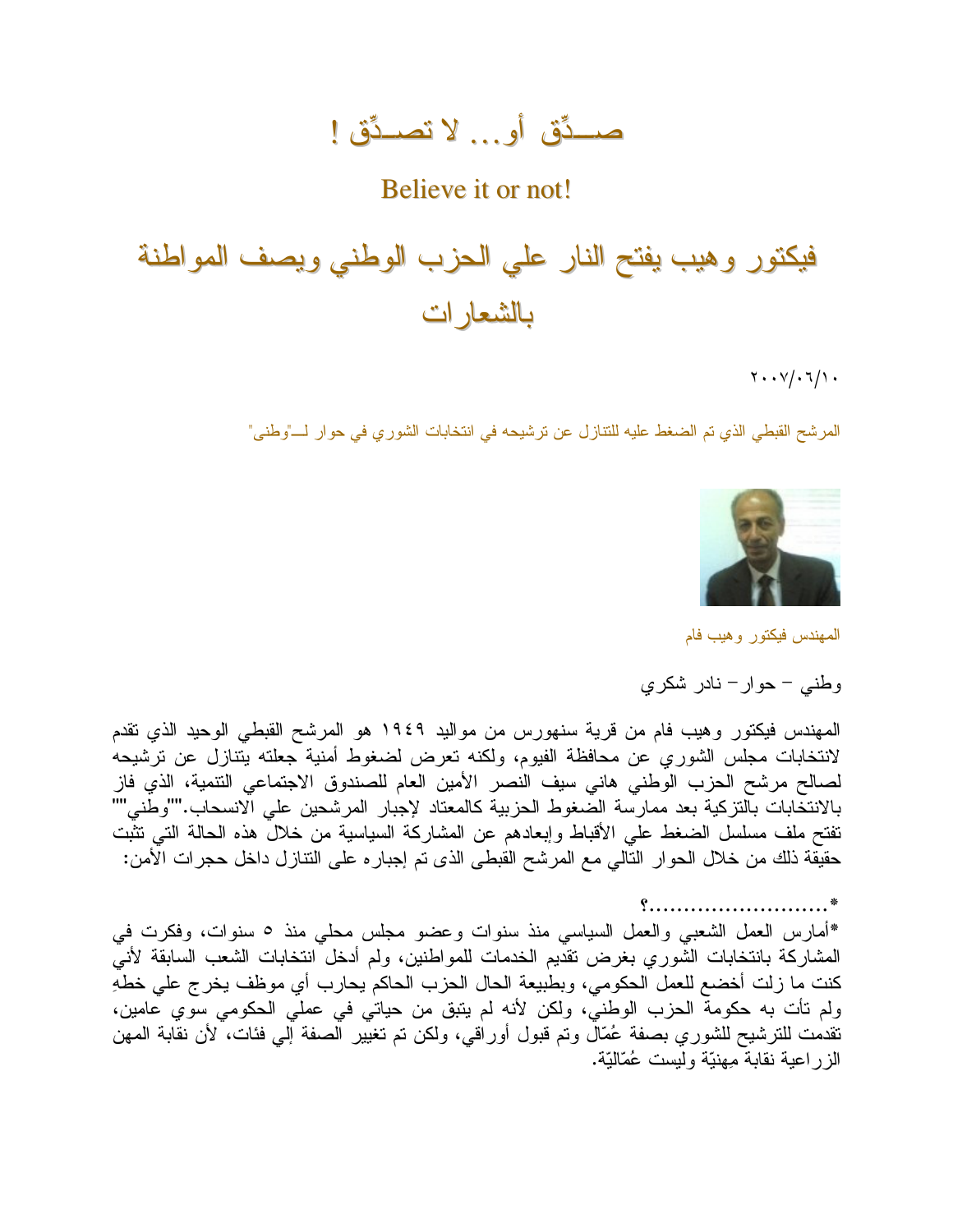\*نقدمت عن دائرة سنورس وأبشواي ويوسف الصديق علي مقعد الفئات، وأصوات الدائرة الانتخابية أكثر من نصف مليون صوت انتخابي علي مساحة ١٠٠ كم مربع وقريتي ٢٣ ألف صوت انتخابي، وأتمتع بشعبية كبيرة من المسلمين قبل الأقباط، نتيجة العمل المحلي والشعبي الذي أمارسه منذ سنوات، وسعيت من ذلك نقديم أداء إيجابي لأهالي الدائرة، وكنت عضوا في الحزب الوطني ولكن قدمت استقالة مسببة في شهر مارس من العام الماضي، بعد أن حدثت بعض النجاوزات من أعضائه وقياداته، ولكن لم يُنظر ْ للاستقالة من قِبَلِ الحز ب.

\*قبل التقدم بالأوراق تعرضت لضغوط من قِبَل الحزب، أعضاء الحزب الوطني، للعمل تحت مظلته، وطلبوا منى مقابلة المحافظ وسكرتير المحافظ، ولكنني رفضت ذلك لأننى كنت أرفض فكرة الانسحاب، ورفضت مقابلة مرشح الحزب الوطني هاني سيف النصر أيضا، وقلت لهم أنا أرفض فكرة المساومة، وبالفعل قررت الدخول، وحاولوا الضغط على من جانب الكنيسة للنتازل، ولكن بالرغم من ذلك بدأتُ جولتي وحصلت على الرمز الانتخابي وهو المُسدس، وقمت بطبع الملصقات بكميات كبيرة، وكان لي قبول كبير من جانب المسلمين، وهم يعرفون الكثير عن عملي من خلال المجلس المحلي.

\*وبعد فشل كل الضغوط، قاموا بتعطيل أسماء المرشحين، رغم سدادي مبالغ التأمين، وقبل الطعن جاءنبي تليفون من مباحث أمن الدولة، وطلبوا مني الجلوس معهم، وذهبت.. وكان مفتش مباحث أمن الدولة في انتظاري، وبدأنا الحوار من الساعة٨ مساء حتى٢١بعد منتصف الليل، ولم يستطع أحد الحصول على النتازل مني، وكان ذلك من أجل مرشح الحكومة هاني سيف النصر، وعندما قالوا لي إنك لا تمثل سوي١٠% من أصوات الناخبين، قلت لهم: وإذا كان هذا صحيح فلماذا هذه المخاوف من دخولي الانتخابات؟! وطلبتُ منهم أن يعطوني الفرصة لخوض التجربة، وأنه شرف لي السقوط من خلال انتخابات نزيهة، أكثر من الانسحاب، لأنه سيقضـي علـيّ شعبياً وسياسياً ومعنوياً.. وذهبت للمقابلة معهم مرة ثانية، وقلت لمهم: قضيتٍ\سنوات من حياتي بفرنسا!.. لم أجد ما يحدث في بلدنا هناك!.

\*مع كثرة الضغوط قمت بالنتازل، علي وعد أن يكون في انتخابات مجلس الشعب القادمة نسبة من الأقباط والمرأة في المجلس، وأكون من ضمن الأسماء على قائمة مرشحي الحزب، وتنازلت لسببين أولَّهما الحرص على استقرار الدائرة، والسبب الثاني خوفًا على أسرتي.

\*<br>**\* . . . . . . . . . . . . . . .** . . كان معي اثنان من مرشحي الإخوان المسلمين، وغالبًا ما نم الضغط عليهما، كما أننـي أخشـي ممارسة أي ضغوط، ونحن بصدد بناء مبنى خدمات للكنيسة، وهو معطل رغم صدور قرار الجمهورية لسنة ٢٠٠٥، بالبناء والنرميم لدور العبادة، في ظل استمرار مسلسل نجاهل الأقباط في كافة الوظائف والمجالس النيابية.

\*عدم ترشيح الأقباط على قائمة الحزب الوطني: يُسأل عنه القيادات بالحزب الوطني، بالنظر للتعداد السكانـي للأقباط، وهي إشكالية لن تُـحلَّ، وربما الـحزب يخشـي وضـع الأقباط علـي قائمته خوفا من استغلال ذلك من قبل الجماعة المحظورة – ويُمكن أن يتكرر َ مثل ما حدث في الإسكندرية.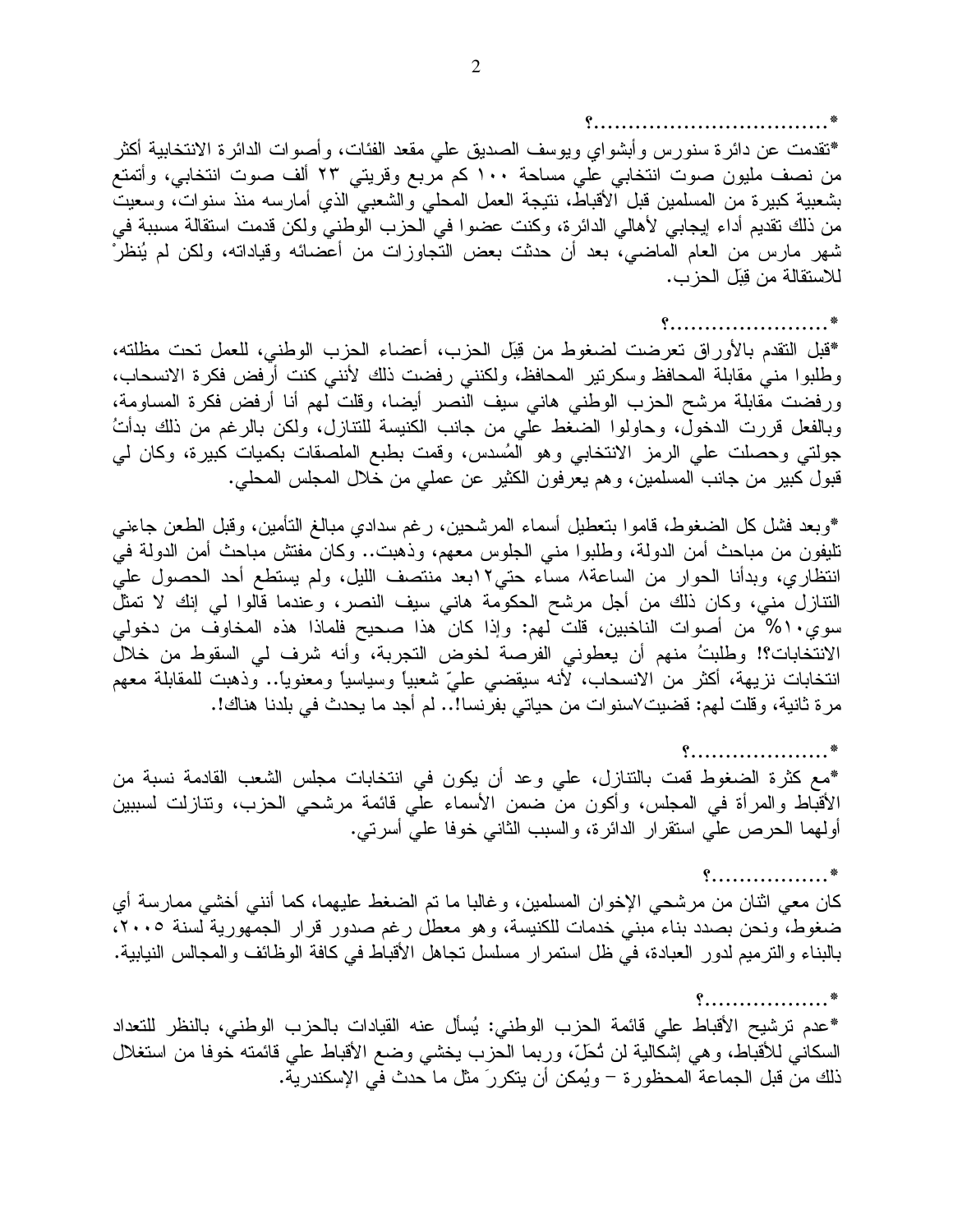## $\mathbf{f}$ ..................\*

\*لم أنقاعس عن دوري وعملي الشعبي نجاه أهل الدائرة، حتي بعد انسحابي من الانتخابات، وتوقع البعض أن هذا النتازل مشروط بمقابل مالـي، وهو ما يتنافـي مـع الـحقيقة. في نـهايـة حديثـه أكد م. فيكتور وهيب، أن سياسة الضغط علـي الأقبـاط فـي ظل دعاوي المشاركـة السياسية، ونفعيل المواطنة، خاصة بعد النعديلات الدستورية الأخيرة، كشفت أنها مُجرد شعارات... على الأقل فيما يتعلق بحالتي!!

مُرشَّحٍ الوطني: الجماعة المحظورة أصبحت تفتقد للمصداقية لدي المواطن المصري، عبد الُّقوي عبيد الفائز بانتخابات مجلس الشوري بالتزكية بمحافظة الفيوم عن دائرة طامية ومركز الفيوم، أشار أن عمله سيتركز خلال الفترة القادمة بعد فوزه بالانتخابات على نتفيذ برنامج الرئيس مبارك، لأن هناك مشكلات عديدة بالدائرة بسعي إلى إثارتها، ومنها مشكلات خاصة بالري، الْمتمثلة فى قِلة المياه، فضلا عن مشكلات الصرف الصحي، ومشكلات في المَجاليْن الصبحِّي والتعليمي بالقري، إضافة إلى دوره في المشكلات الخاصة بالنشريع والقوانين، وأضاف أن اختيارَ الحزب الوطني له، وفوزُه بالنزكية، وسام كبير له، وتوفيق كبير وانتصار كبير للحزب، الذي أعاد تصحيح أوضاعه ليدخل هذه الانتخابات بقوة، ويقطع الطريق أمام الجماعة المحظورة، التي أثبتت فشلها أمام الشارع، وأصبحت تفتقد للمصداقية، وأن ما يصدرُ عنها مجرد شعارات فارغة على ورق، لم نقدم شيئا للمواطن المصري.

المهندس فيكتور وهيب فام

المصدر: http://www.copts-united.com/arch\_arb/2007/06/11.htm

اتعليقات القراء /

11 06 2007 10:32 am

٨- الر اسل عز ت عز يز \_حبيب المحامي

دائرة سنورس وابشواي ويوسف الصديق التابعة للفيوم بصفحة التحقيقات بوطنبي، لا نتصوَّروا مدي حُزنبي عليي ما وصلت إليهِ مصر، من نعرة طائفية وعنصرية، بعد أن أصبحت دوله بوليسية، وندار بطريقة لا نتفق مع أي من مبادئ الحرية أو المواطنة أو حقوق الانسان، ذاك الشعار الذي شبعنا منه!.. وزاد اقتناعي بأن ما تم من ترقيع للدستور القديم ما هو إلا مسرحية هزلية، جائت فصولها لتخدع الجميع. ونقول للذين يتهمون الأقباط بالسلبية: ها هُم مَن وضعوا الدستور ينتهكون كل ما جاء به من المواطنه المزيفة التي يدعونها، بل هي العنصرية التي زادت أضعافاً بعد عملية الترقيع لدستور ١٩٧١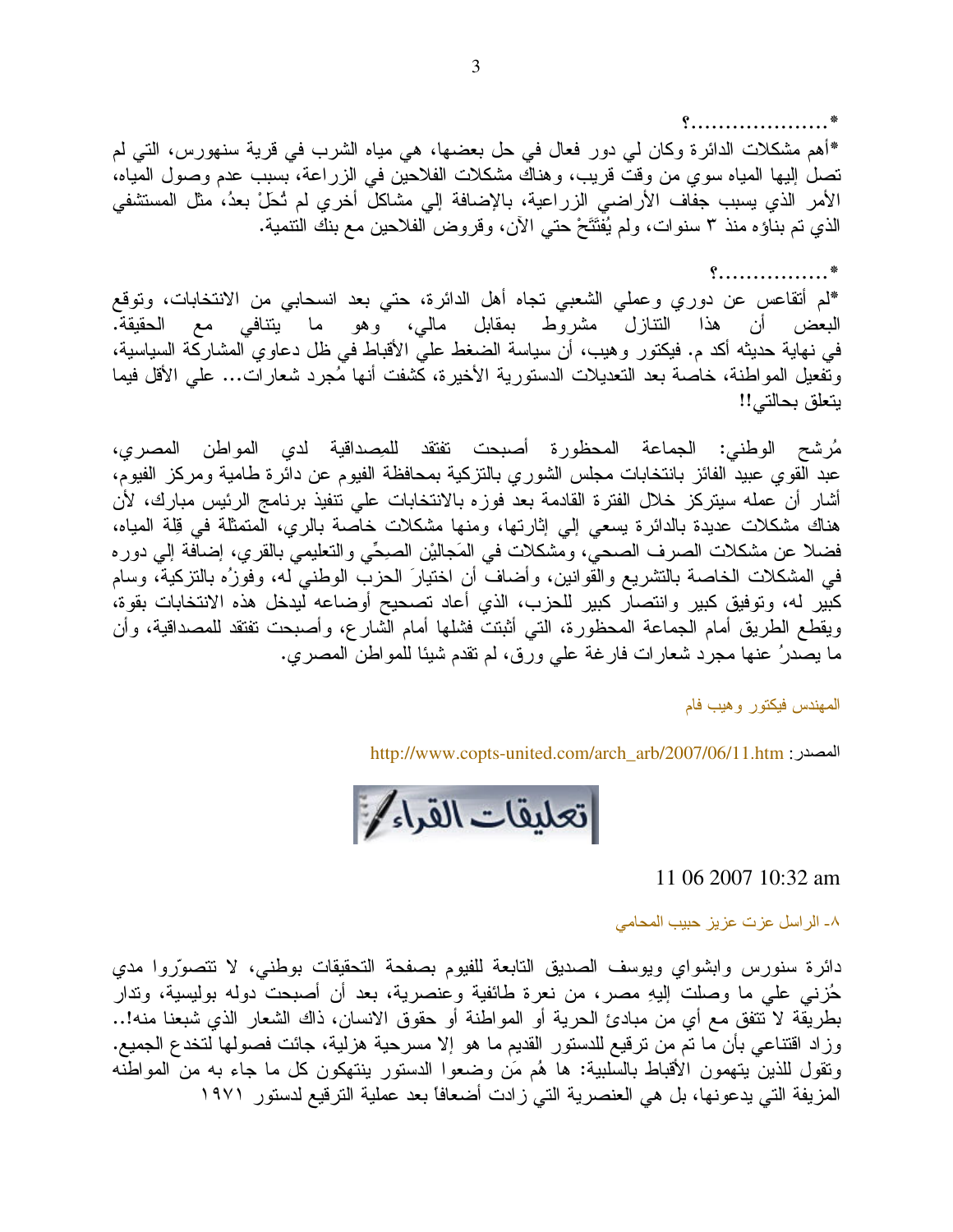11 06 2007 10:32 am

٧– الراسل عزت عزيز حبيب المحامي [ج ٢]

فكيف يتم الضغط على قبطي من قِبل المحافظ أو سكرنيره، لكي ينتازل عن نرشيحة لمجلس الشوري، ويقول له رجال الأمن انه بمثل ١٠% من اصوات الناخبين!! وهذا هو نفس النهج الطائفي الذي أخذت به وزيرة القوي العاملة أمام منظمة العمل الدولية!؟ وعلي رأي الأخ المهندس فيكتور فام: لماذا هم مرعوبون من دخوله في الانتخابات إذا كان كلامهم هذا صحيحا؟ و هل دخوله الانتخابات بمثل المسيحيين فقط؟ وإذا كانت الحكومة تأخذ بهذا النهج الطائفي على أنّ المسيحي يُمثل المسيحيين فقط، فهنا نكون الكارثة أخطر .

11 06 2007 10:30 am

٦- الراسل عزت عزيز حبيب المحامي [ج ٣]

بل جاء دور هذه الجهات الإدارية وأولهم الأمن طبعا، في الضغط على الكنيسة، لتقوم بدورها في الضغط عليه للتنازل، وهذا ليس بجديدٍ علينا، حيث كان هناك الكثير من الحوادث السابقة والمطابقة لهذا الحدث الخطير .. ومَنْ بنِسى ما نعرِض له المرشح المسيحي ماهر خلة بالاسكندرية عن دائرة غربال، وما حدث له من تهديدات، إذ أجبروه على التنازل بالقوة، لان الوضع الطائفي العنصري لا يسمح بأن يقف مسيحي ضد مسلم في انتخاباتٍ، يُفترض أن تكون الفرَصُ متكافئة للجميع، دون النظر للدين أو الجنس أو الطائفة أو حتى الانتماء السياسي للمرشح.. وغيرها من الأحداث في صعيد مصر، والتي ظهر فيها دورُ الأمن في الضغط على الكنيسة، لكي نضغط بدورها على المرشح المسيحي، ومُساومة الكنيسة بمقابل، عبارة عن مَنْحِها نصاريحَ بناء لكنيسة، أو نرميم أو نركيب باب لدورة مياه لإحدي دور العبادة.!!؟ وجاء دور أمن الدولة في الضغط عليه.. وهنا يزدادُ تعجبي في أن دخول مسيحي حلبة الانتخابات قد يؤثر على أمن الدو لة!!

وهذا الوضع هو الذي يدفع الغوغاءَ للهجوم على المسيحيين عندما يحلو لمهم هذا، لأنهم يعلمون مسبقا أنَّ هناك تحذيرات مسبقة من الأمن بكافة أشكاله، مما يوجب على المسيحيين القبول والرضوخ لما يُملي عليهم، وإلا كان نصيبُهم الحرقَ والندميرَ والنهبَ والسلبَ، كما حدث في الكشح والعديسات وجرزًا وبمها بالعياط. ولم أكن أنصور أن نصلَ الضغوط على قبطي يودُّ أن يستخدمَ حقهُ الدستوري في الترشيح إلى هذا الحد اللإنساني بالمرة.. لأن مَنْعَ هذا الشخص من أخذِ حقهِ في الترشيح يخالف الإعلان العالمي لحقوق الإنسان، والتي نتص موادَّه على المساواة في الكرامة والحقوق بين جميع الناس، ولكل إنسان حَقَّ النَّمتع بكافة الحقوق والحريات دون أي نمييز، بسبب العنصر أو اللون أو الجنس أو اللغة أو الدين أو الرأي السياسي أو أي رأي آخرٍ، ولكلِّ فردٍ الحقِّ في الحياة، والحرية، وسلامة شخصه.

ويخالف ايضا ما جاء بالمادة الحادية والعشرين من الإعلان العالمي لحقوق الإنسان، والمادة الخامسة والعشرين من انفاقية الحقوق المدنية والسياسية، والمادة الثالثة عشر الفقرة الاولمي من الميثاق الأفريقي لمحقوق الإنسان والشعوب، والملدة الناسعة عشر من الميثاق الأفريقي لحقوق الإنسان، وغيرها من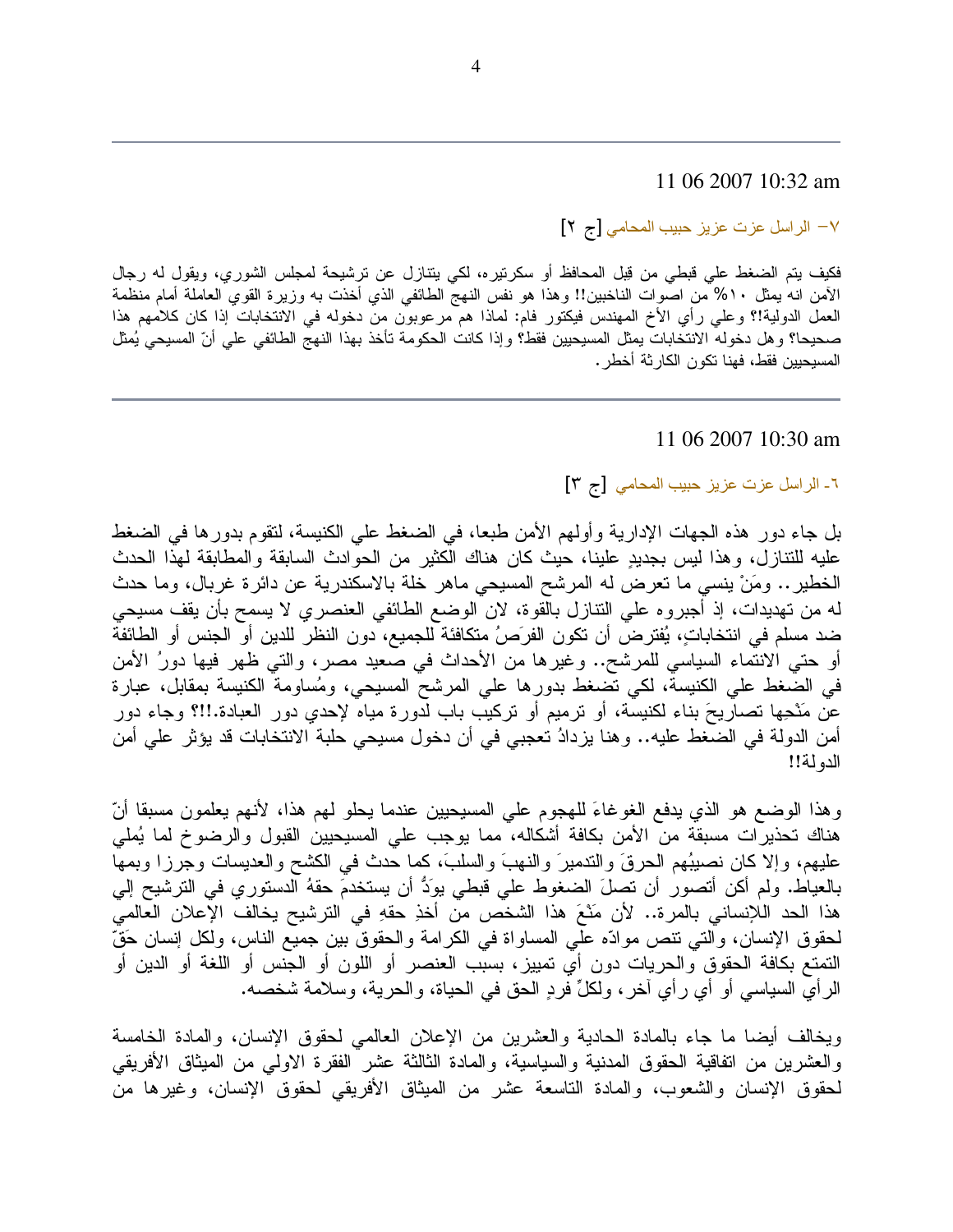المواثيق والمعاهدات الدولية التي وقعت عليها مصر وبكامل إرادتها، بل يُعَدّ هذا انتهاكًا لِمَا وضعوه من مواد الدستور الجديد من المادة الاولى التي نتغنى بالمواطنة، والمادة الثامنة التي نتص على أن نكفل الدولة نكافؤ الفرص لجميع المواطنين، والمادة الأربعون والتي نتص علي أن المواطنين لدى القانون سواء، وهم منساوون في الحقوق والواجبات العامة ولا نمييز بينهم في ذلك، بسبب الجنس أو الأصل أو اللغة أو الدين أو العقيدة، والمـادة الثانية والسنون التـي نتص علـي أن للمواطن حق الانتخاب والنرشيح وابداء الراي في الاستفتاء، وفقًا لأحكام القانون، ومساهمته في الحياة العامة واجبٌ وطنيَّ ..

11 06 2007 10:30 am

0– الراسل عزت عزيز حبيب المحامي [ج ٤]

وذكرَني هذا بقول قداسة البابا المعظم الأنبا شنودة الثالث : "أن روح المحبة بين المسلمين والأقباط في مصر وطيدة وعميقة الجذور، وأن مواد الدستور أو القانون لا نوجد السلام والأمان الاجتماعي، وإنما هذا الأمر مُترسخ في سلوك الإفراد، وفي توجهات الدولة التي تدَعِمُ الوحدة الوطنية وتدافع عنها، وتؤمن بالمواطنة الكاملة لكل أبنائها دون تمييز"… أما خوف المهندس المتنازل فيكتور وهيب على استقرار الدائرة فهو شئٌ محزنٌ ومُحيِّر! فما الذي يثير الاضطرابات أو المشاكل في الدائرة في حالة دخول مرشح مَسيحي!؟ هل هذا سيُخل بالأمن، أم يساعد على زيادة عملية النزوير ، أو ربما هذا يعطل عملية الفرز!! حقيقي َّشئِّ مُحزنٌ ومُضحكٌ، لأنَّ فيه استخفافٌ بعقول مَن يَحتفظ حتى الأن بشئ مِنَ العقل بعد سماع كل هذا!! وخوفُ هذا المسيحيِّ على أسرته شئ آخر من المهازل التي تمر بنا، فنحن غيرُ آمنينَ على أسرنا في ظل هذا الجو الطائفي المميت! .. ويظهرُ لنا أمرٍ أخرٍ هنا، وهو أن الحزب الوطني قد لا يفكر في نرشيح مرشح قبطي في دائرة يكون فيها مرشح للإخوان، خوفا من استغلال الإخوان لمهذا، وإثارة الْمُسْلَمِين، وكسب ودَّهِم واستعطافهم ضد المرشح القبطي!! ويكون الْمُرشح القبطي هنا قد وقع بين فكي كماشةِ الحزب الوطني مِنْ جهة والإخوان من جهة أخرى!! أما عن وعدِهِم للمُهندس فيكتور وهيب بأعطائِه الفرصة في انتخابات مجلس الشعب القادمة، وعلي قائمة الحزب، فأقول لسيادتِة لا تأخذ الأمرَ بهذه الـجديَّة، لأنه وفي خلال هذا الوضع الطائفي، لا يـحلَّم أي قبطي في دخول مـجلسي الشَّعب والشُّوري، ليس لأنه غير كفؤ، بل لأنه يعيش في بلد لا نحترم المواثيق الدولية، أو الدستور الخاص بها، ولا نعرف لْلْمُواطِنَةِ أَيَّ مَعْنَى.

11 06 2007 10:29 am

٤ – الر اسل عزت عزيز حبيب المحامي

وهُنا أسالُ مَنْ يتهمون الأقباط كَذِباً بالسلبيةِ والعزلةِ والانطوائية : أين حق المُواطنة والمساواة بين الجميع حتى يخرج الأقباط مِنْ عُزِلتهم؟ أيُّ إيجابية يأخذ بها الأقباط حتى يرضوكم قبل أن يرضوا طمعهم في حقوق وواجبات متساوية؟ ولماذا زادت النبرة الطائفية وعلى لسان كبار المسئولين وفي خلال هذا الوقت بالذات؟ و هل المُرشح المُسلم يأخذ أصوات الناخبين المسلمين فقط.. وعندها أين تذهب أصواتُ ملايين الْمَسيحيين؟ وإذا كان الْمُرشح الْمَسيحي يُمثِّل عشرة بالمائة فقط، كما قال أمن الدولة للمُرشح فيكتور وهيب